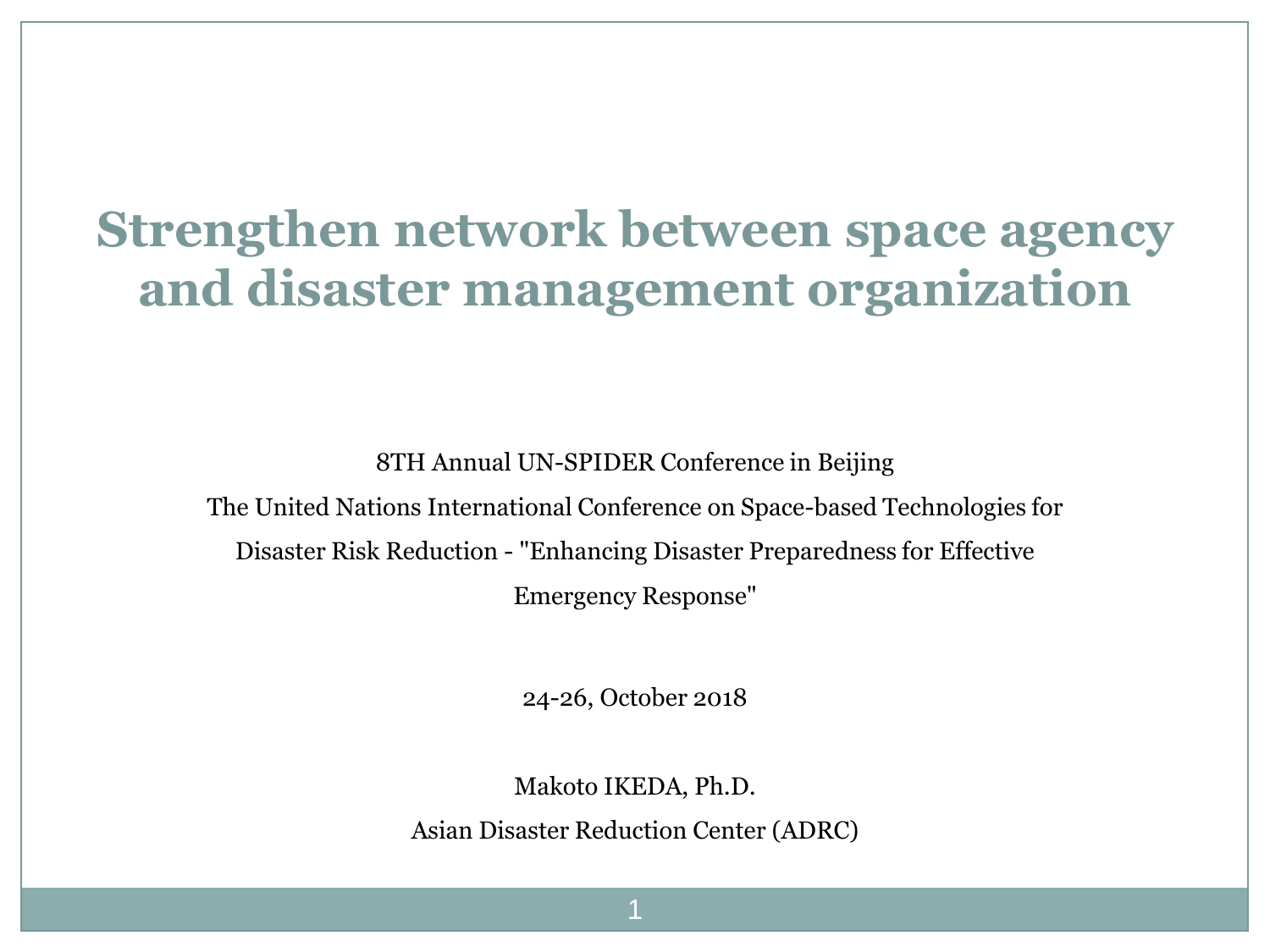# **ADRC Regional Support Office (RSO)** 2 • The Asia Disaster Reduction Center (ADRC) and the United Nations Office of

Outer Space Affairs (UNOOSA) signed the cooperation agreement on establishment of the ADRC UN-SPIDER Regional Support Office (RSO) on the occasion of the 52nd session of the Committee on the Peaceful Uses of Outer Space (COPUOS) on 4th June 2009.



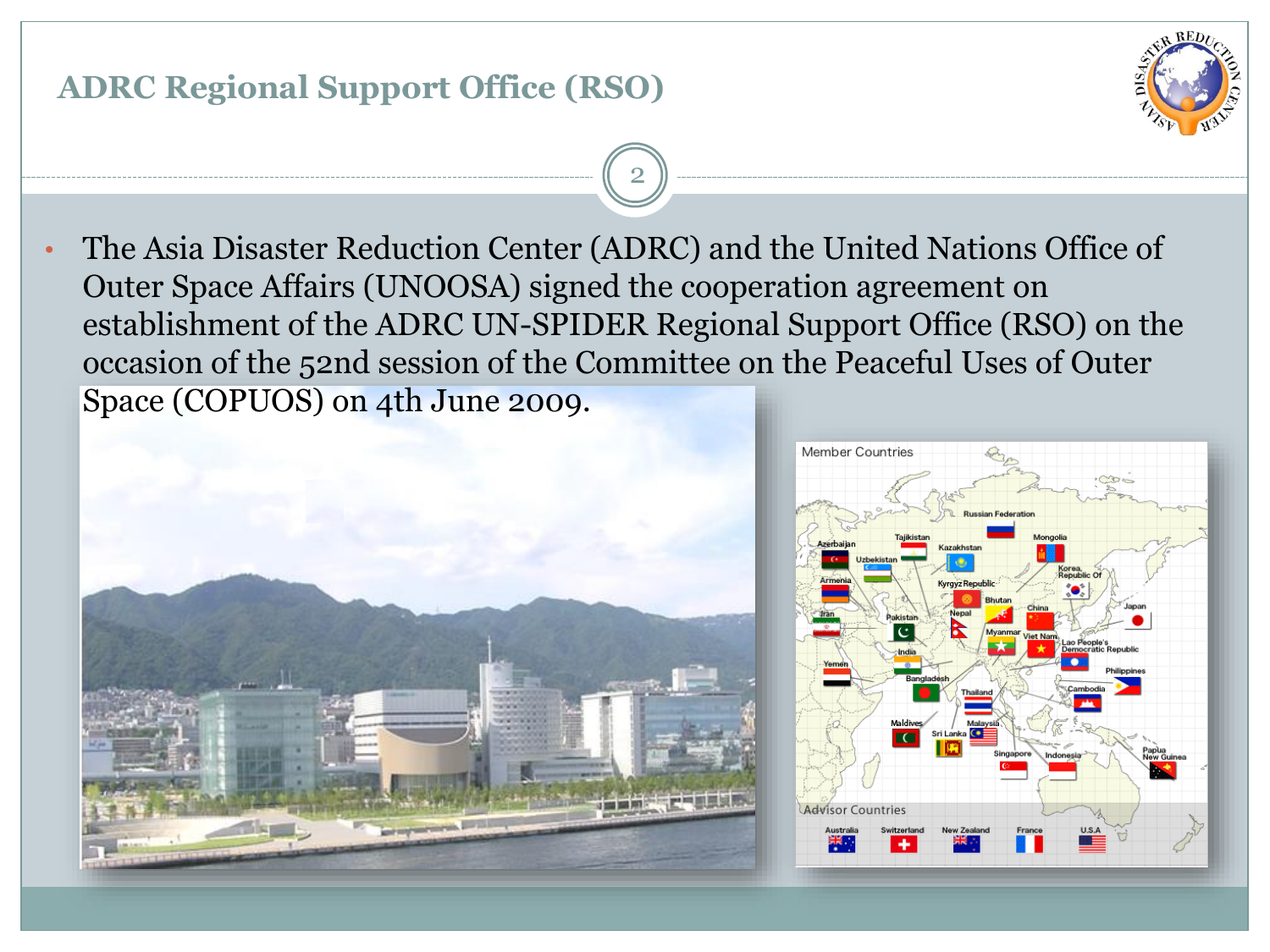#### -REL **Number of Emergency Observation Request on Sentinel Asia (2007-2017) \*as of 31 Dec 2017** ----<br>50<br>50 —<br>50<br>45 43  $\begin{array}{c}\n\hline\n\end{array}$ 45  $\frac{1}{3}$ <br> $\frac{33}{5}$ 40  $\begin{array}{c} 3\overline{3}_1 \\ -1 \end{array}$ 40<br>35 35<br>30 35  $\frac{1}{254}$ **31** 30<br>25 <sup>5</sup><br>19 <sup>20</sup> 18 19<sub>8</sub> 25 24  $\frac{18}{15}$   $\frac{18}{16}$ **Request** 25 20 18 ■ Activate  $\frac{18}{16}$  $20$  $\begin{array}{c} 15 \\ 10 \end{array}$ Forest fire, 17 5  $\Omega$ 2007 2008 2009 2010 2011 2012 2013 2014 2015 2016 2017 Typhoon Flood, , 21 151 Landslid e, 23 **Earthqua** *Flood in Vietnam (2017)*ke, 34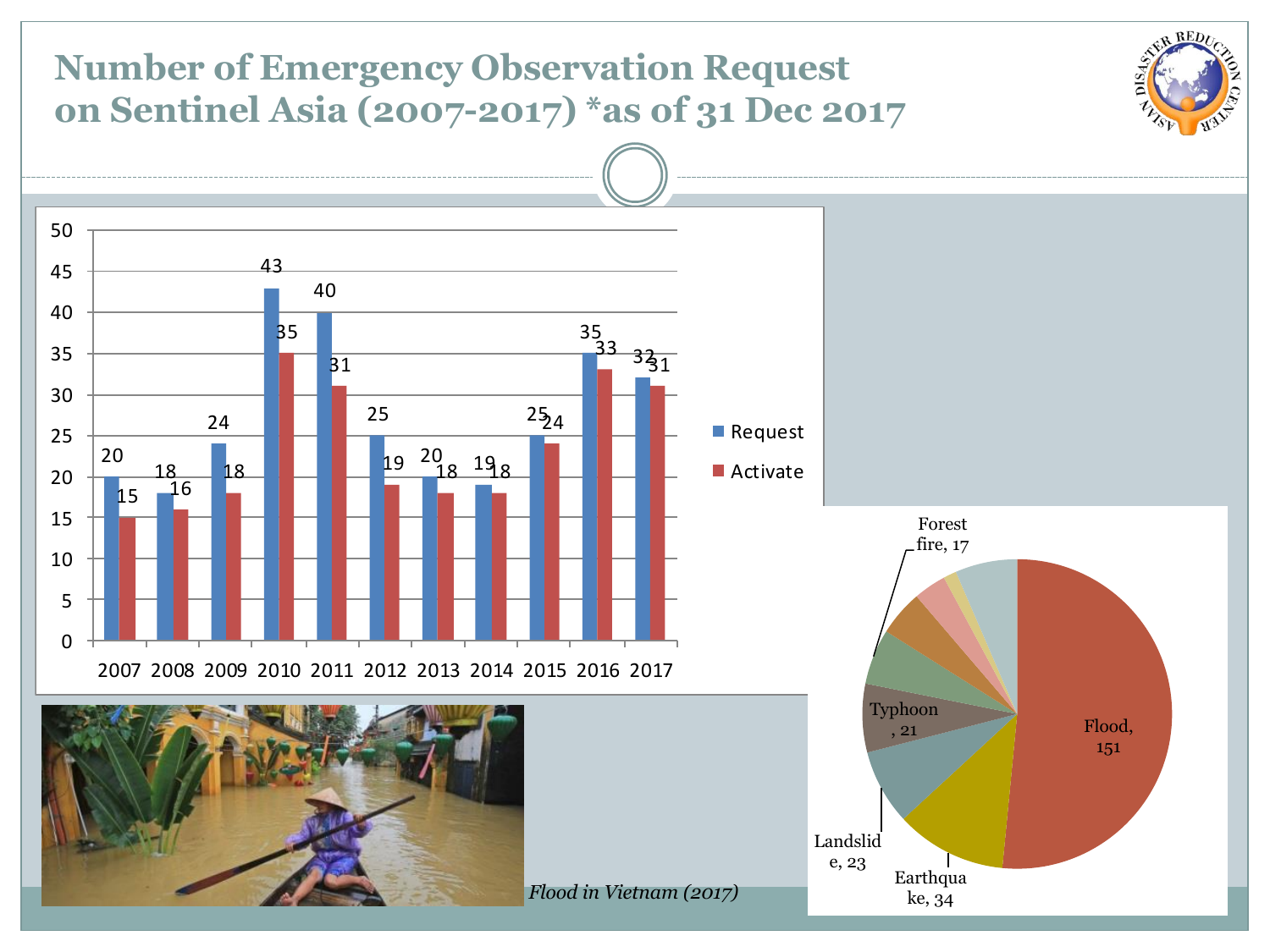### **Number of Escalation to IDC (2011-2017) \*as of 31 Dec 2017**







**ADRC already had 5 IDC escalations in 2018.** It is easy to access for escalation by using new system "COS-2".

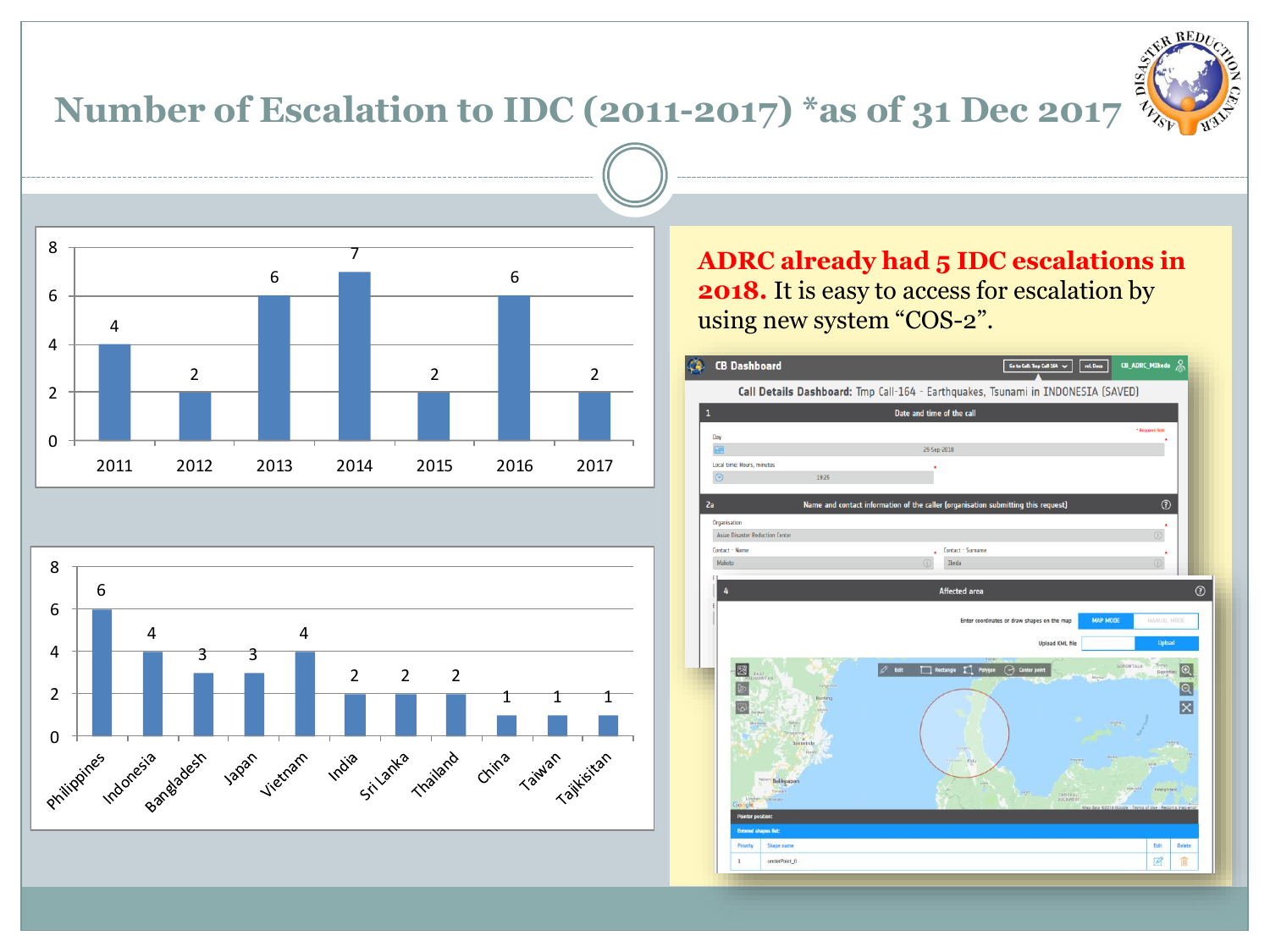**Strengthen network between space agency and disaster management organization**



Disaster Risk Reduction involves diverse ministries and local governments as well as ministries in charge of DRR ministries. ADRC as a hub facilitates bridging between space agencies and DRR organizations.

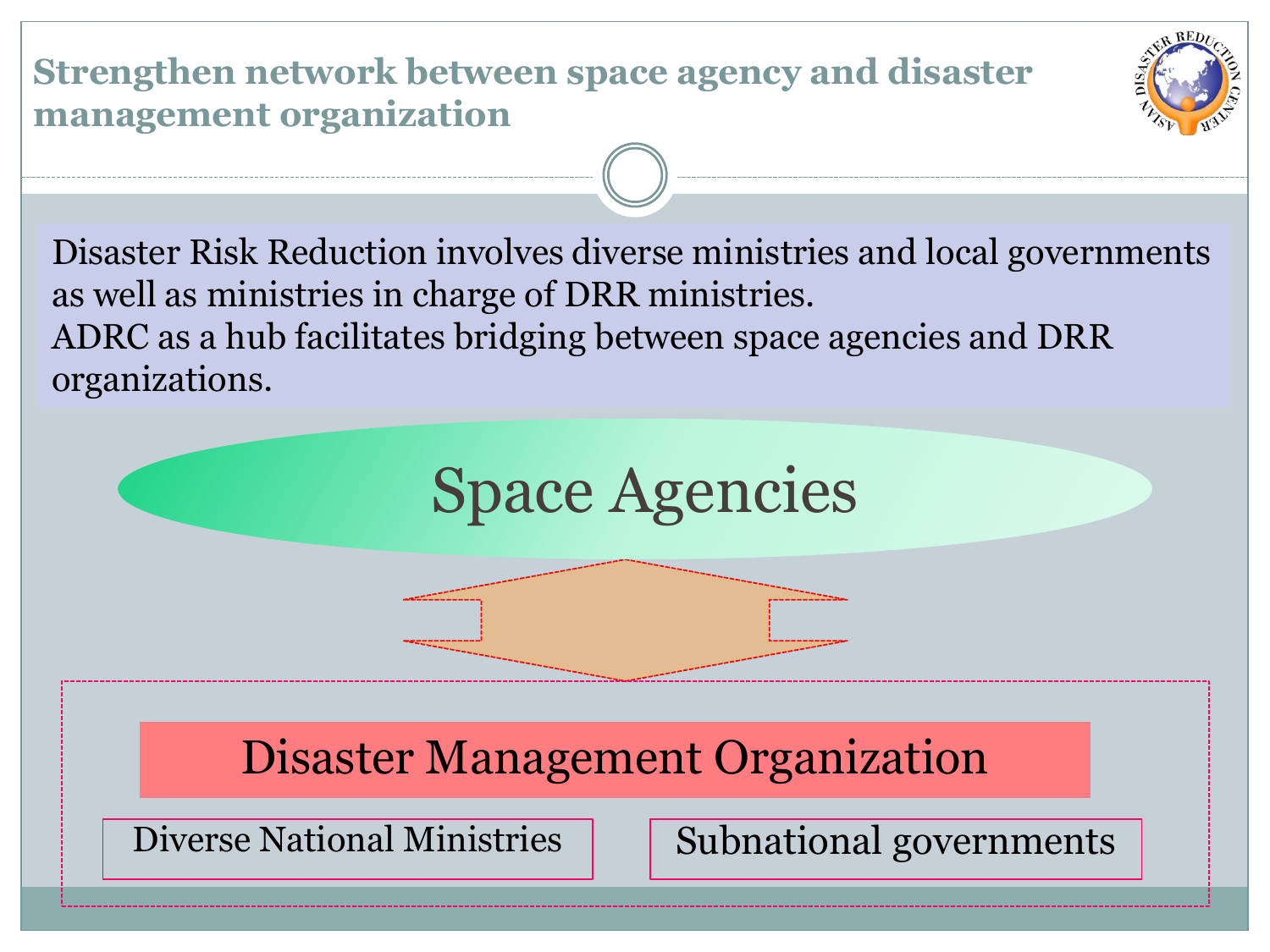### **Strengthen network between space agency and disaster management organization**









#### **In Myanmar**

Date: 30 January 2018

Venue: Horizon Lake View Resort

Participants: 39 (RRD, DMH, ADPC, MIMU, One map Myanmar, etc.)



*English and* 

*Vietnam language*

#### **In Thailand** Date: 22 February 2018 Venue: Wayupak Convention Center Participants: 21 (DDPM, GISTDA, MOI, RID, DWR, RFD, ADPC, etc.) **In Vietnam** Date: 19-20 March 2018 Venue: STI building *English and Thai language*

Participants: 36 (STI, MONRE, DMPTC, etc.)